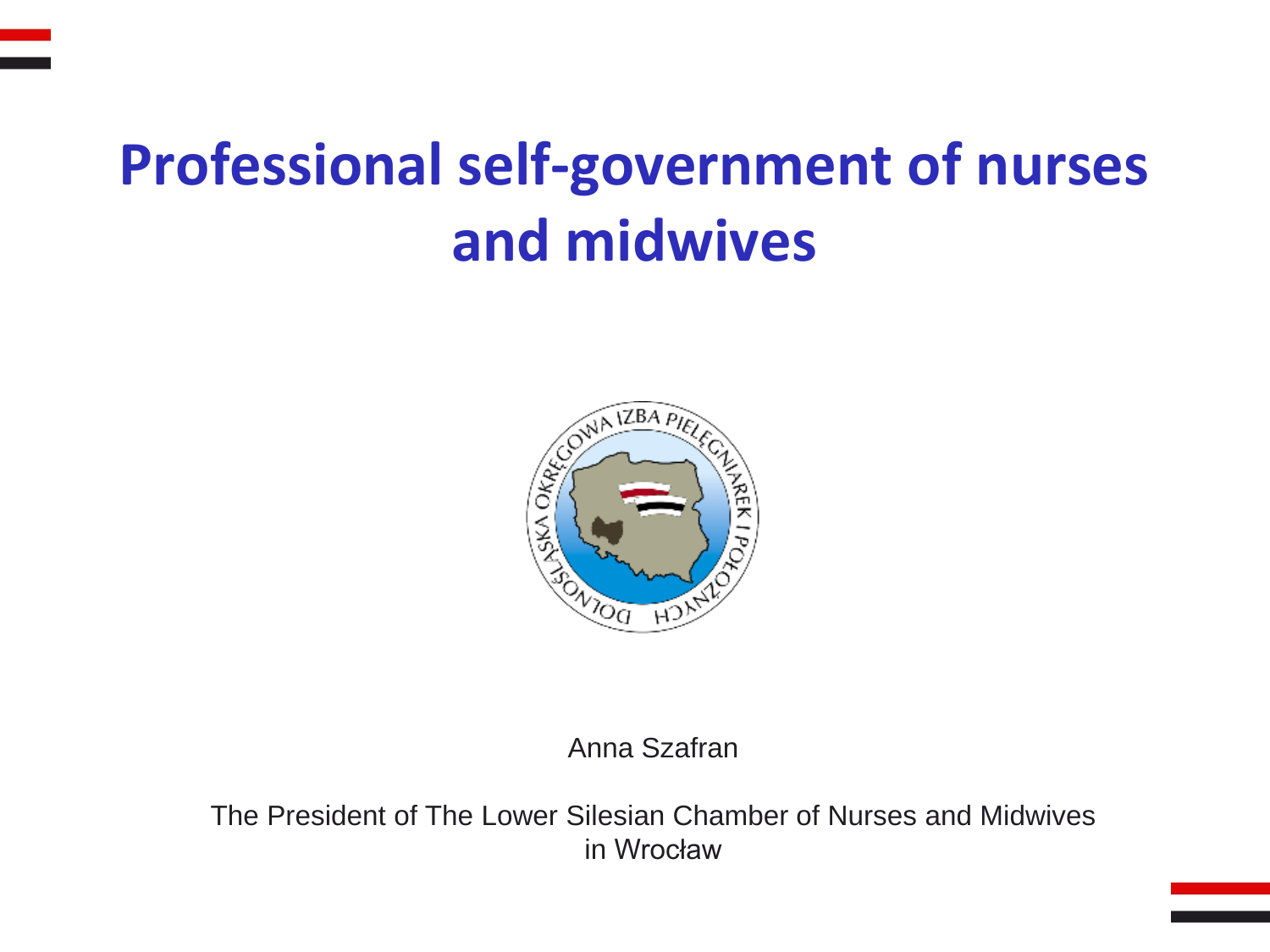# **Nurses and Midwives**

**Gala dress for nurses and midwives**

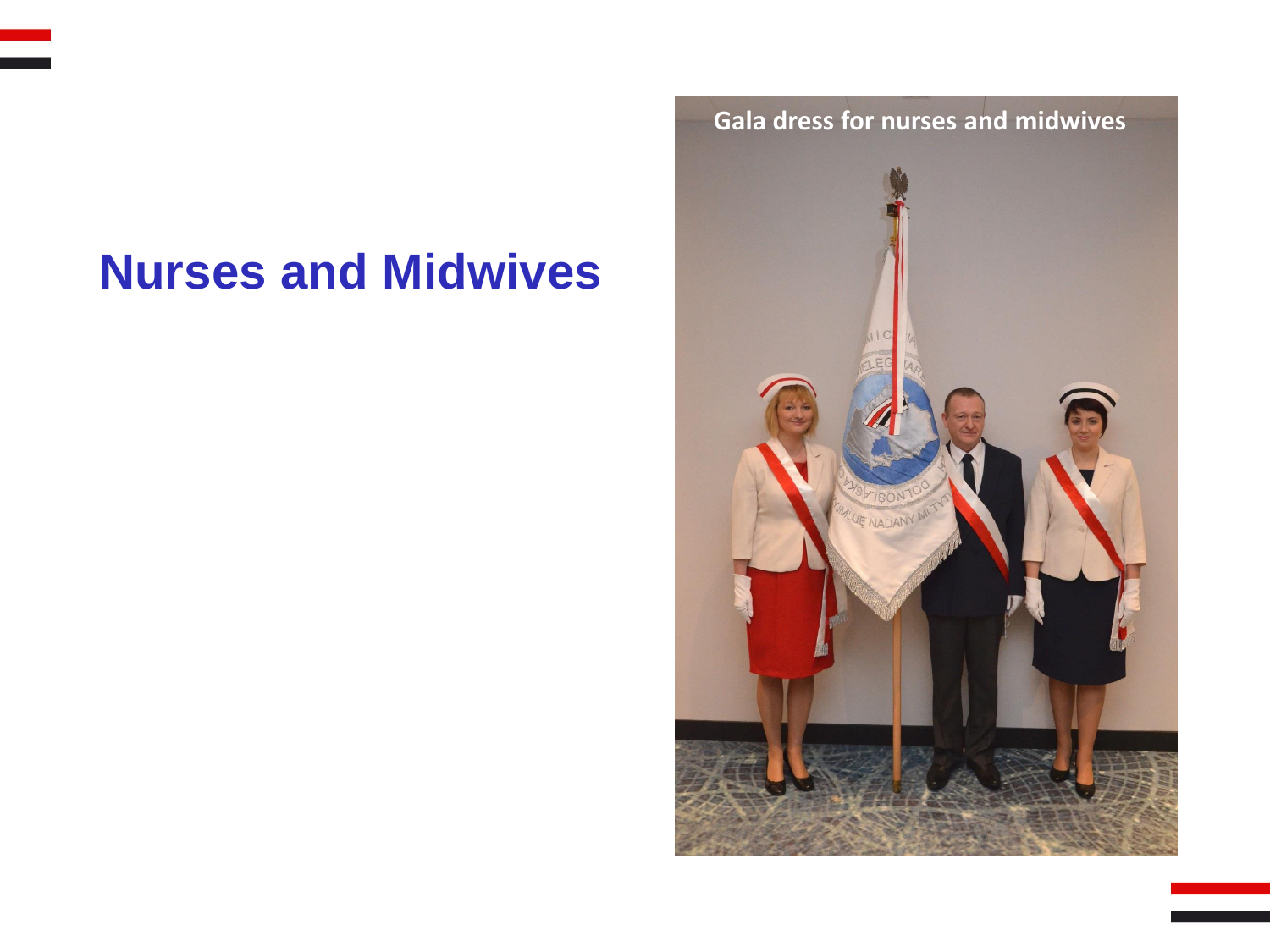In Poland, Nurses and Midwives are concerned to be the medical proffessional group which has had its own regulations for ages

✓ **The Act on the Occupation of Nurse and Midwife** 

✓ **The Act on Professional Self-Government of Nurses and Midwives** 

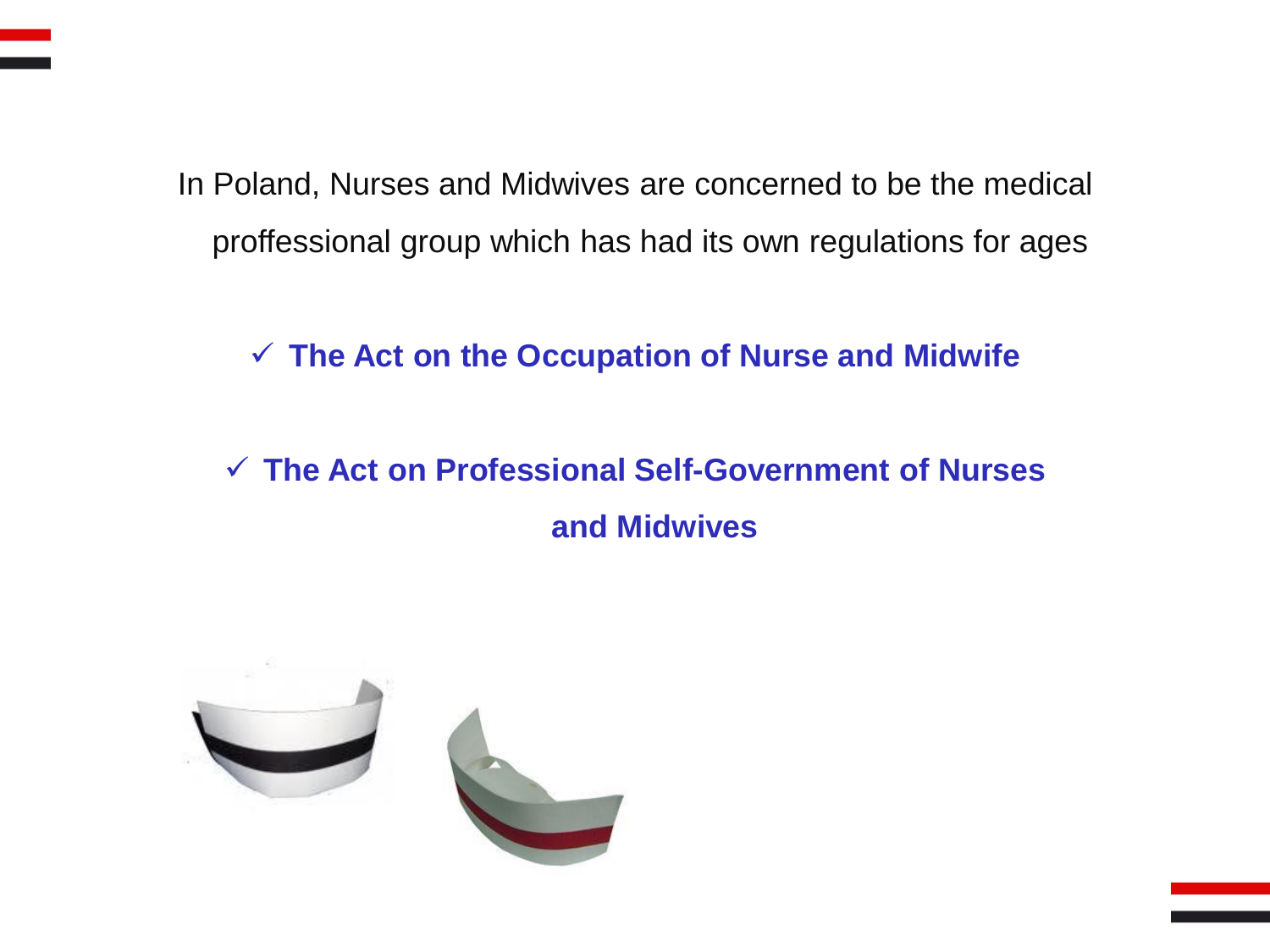### **Nurse profession in Poland**

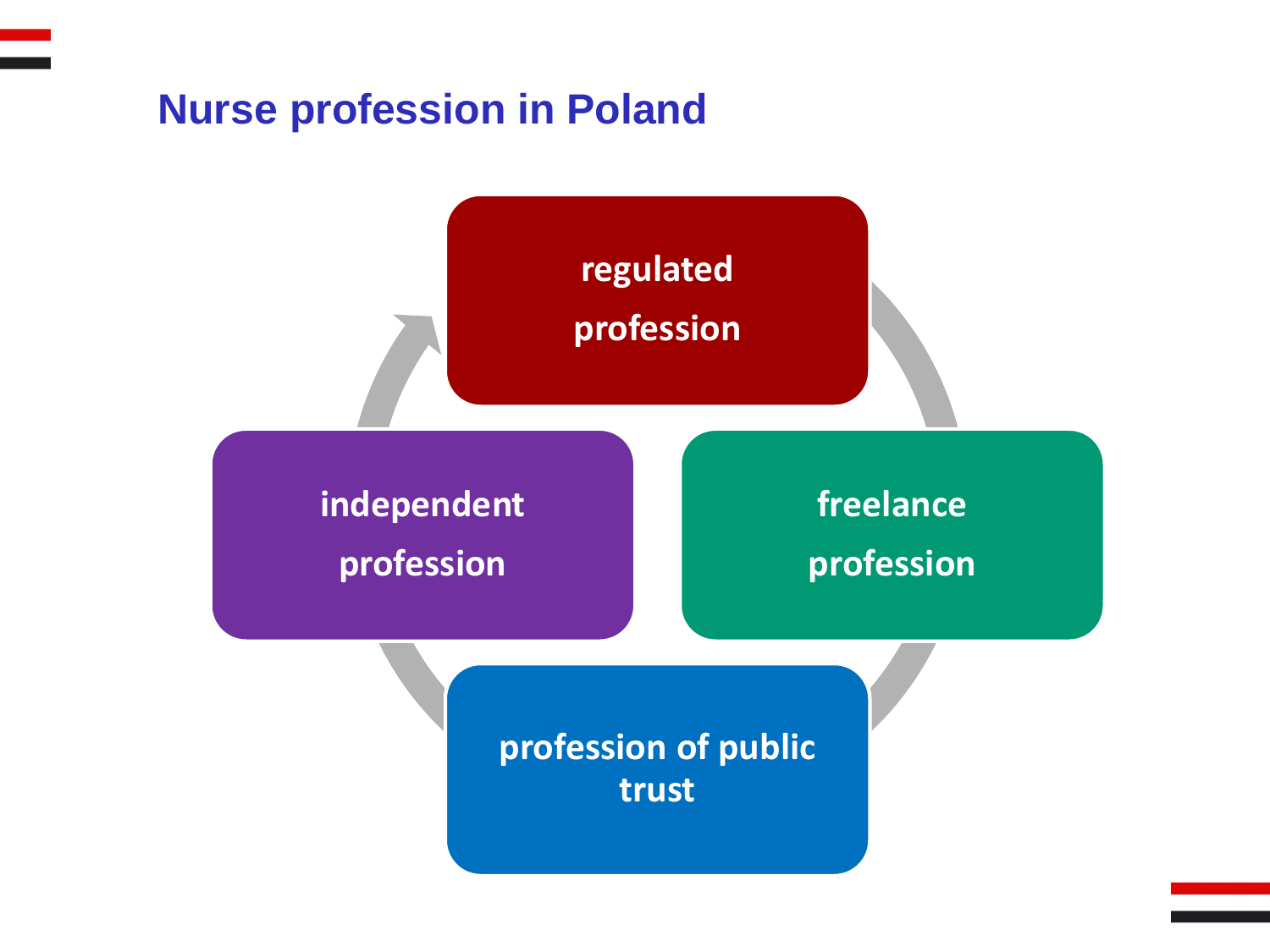**Profession of public trust** – every profession with an established professional self-government which is laid down in the Constitution of the Republic of Poland.

Professions of public trust include professions that serve and protect public interest.

> **profession of public trust**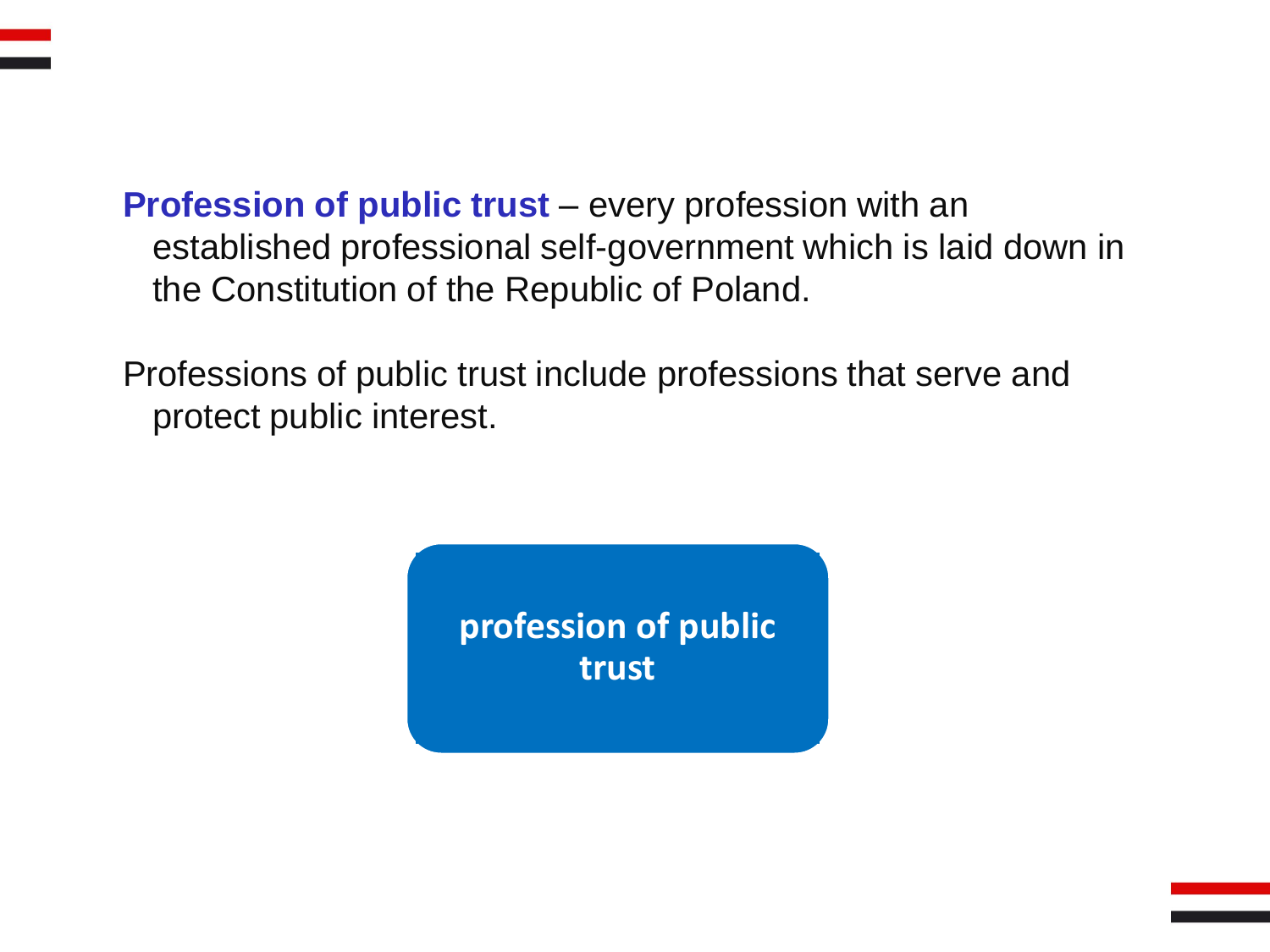# **Scope of tasks**

Exercising the profession of a nurse entails the provision of healthcare services, including especially:

- $\triangleright$  diagnosing patients' condition and their health-related needs,
- $\triangleright$  identifying patients' needs related to nursing,
- $\triangleright$  planning and providing nursing care of patients,
- $\triangleright$  independently providing and preventive, diagnostic, treatment, rehabilitation as well as medical emergency services, in the specified scope,
- $\triangleright$  performing medical orders in the diagnostic, treatment and rehabilitation proces,
- $\triangleright$  conducting health education and health promotion activities.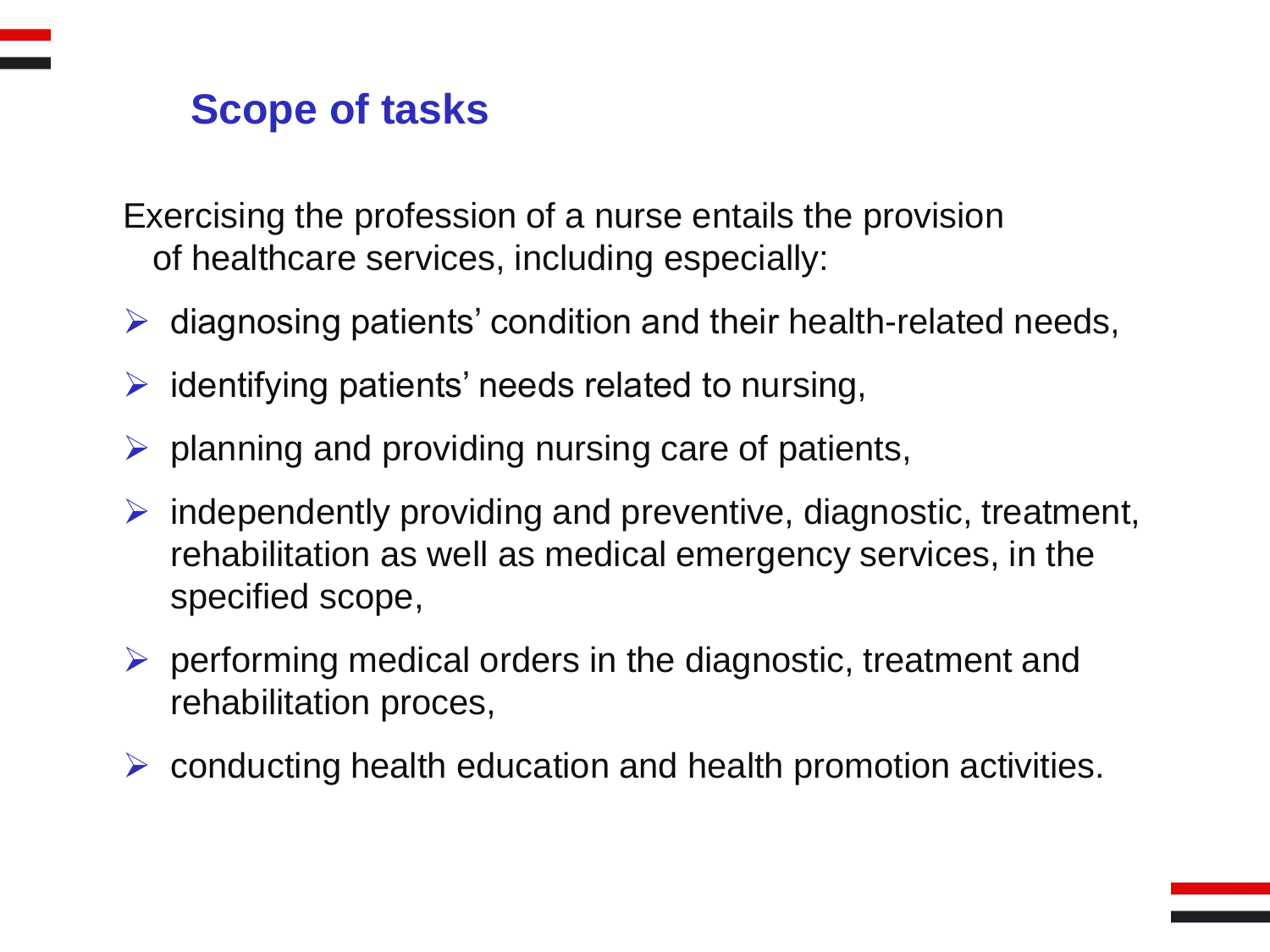## **The most important**

However, independently providing and preventive, diagnostic, treatment, rehabilitation as well as medical emergency services, in the specified scope, is considered to be the most important.

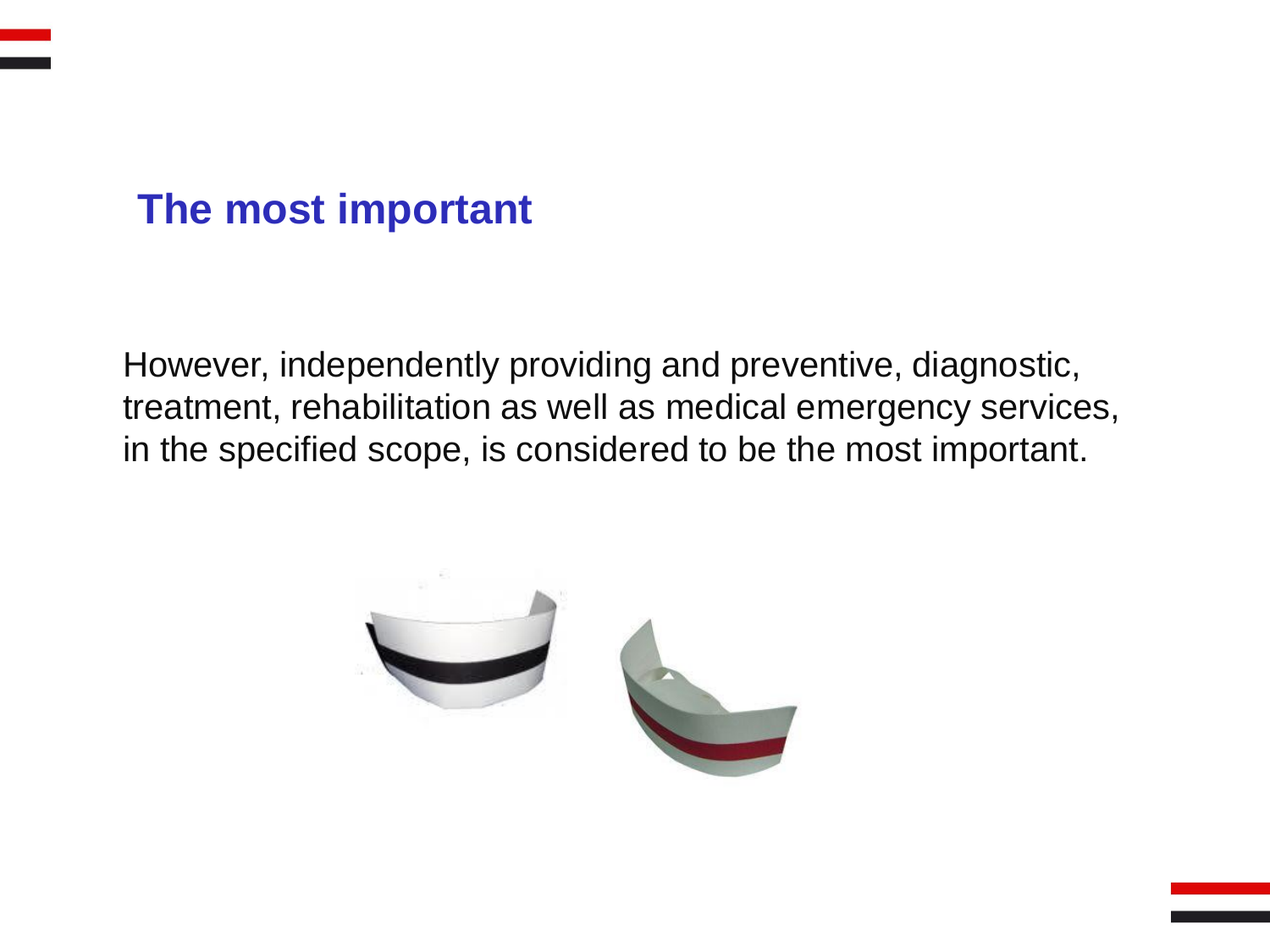## **Professional self-government of nurses and midwives**

- $\triangleright$  Since the 70's of the 19th century till the World War I every fundamental form of social self-government has been established. It was a territorial and economic autonomy.
- $\triangleright$  Professional self-governance appeared at the latest. Consequently, in order to prevent the professional business there appeared chambers of physicians or pharmacists.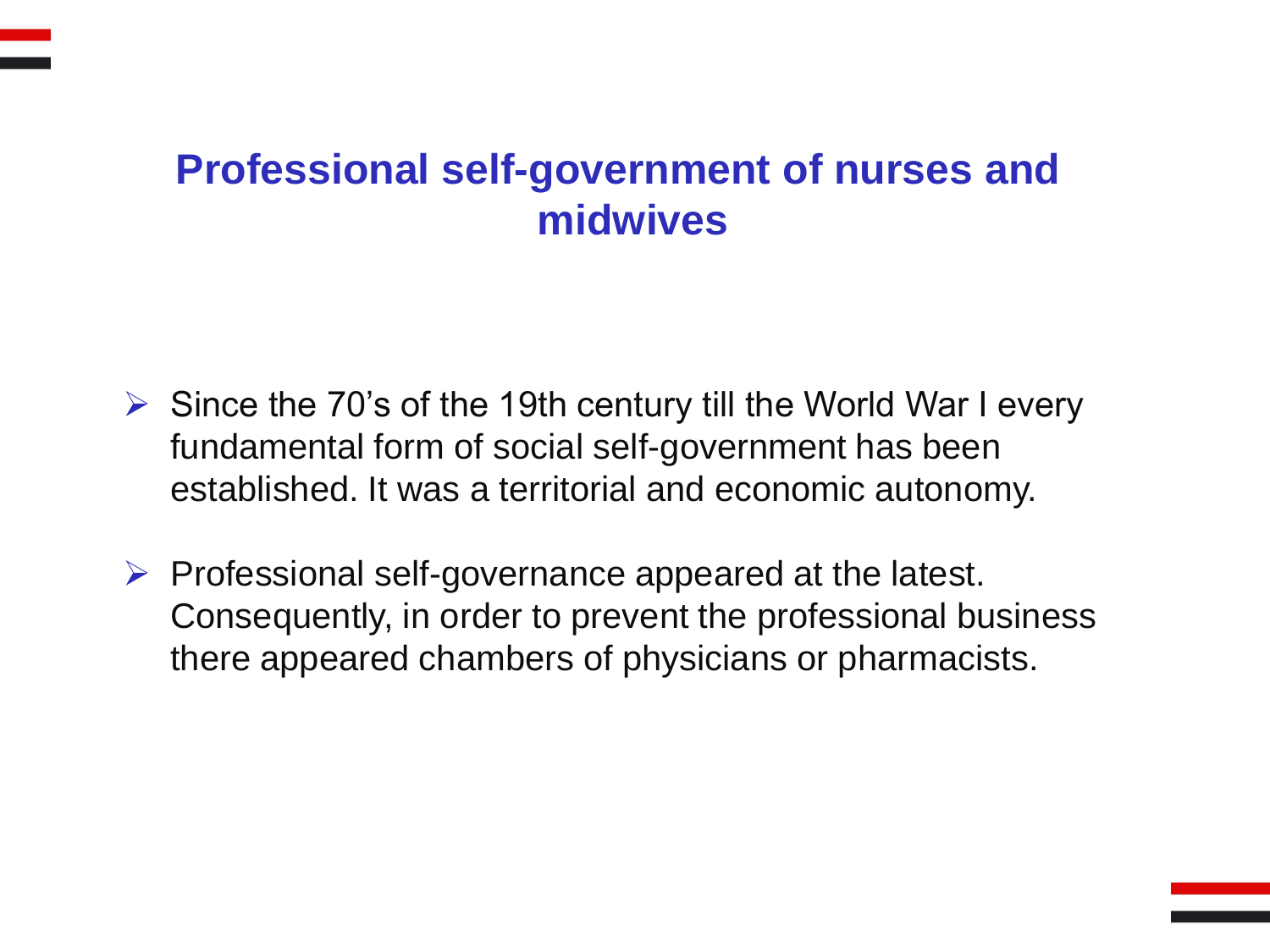- ➢ After World War II the self government in Poland has been abolished.
- ➢ Only in 1989 r., when the socialist system collapsed and the democracy was born there appeared legal conditions for the territorial, economic and proffesional associations to rise.

#### Round Table Talks agreements included:

.... in order to prevent professional interests of nurses and midwives who are the biggest group among medical professions it is necessary to institute the Council of nurse and midwives."

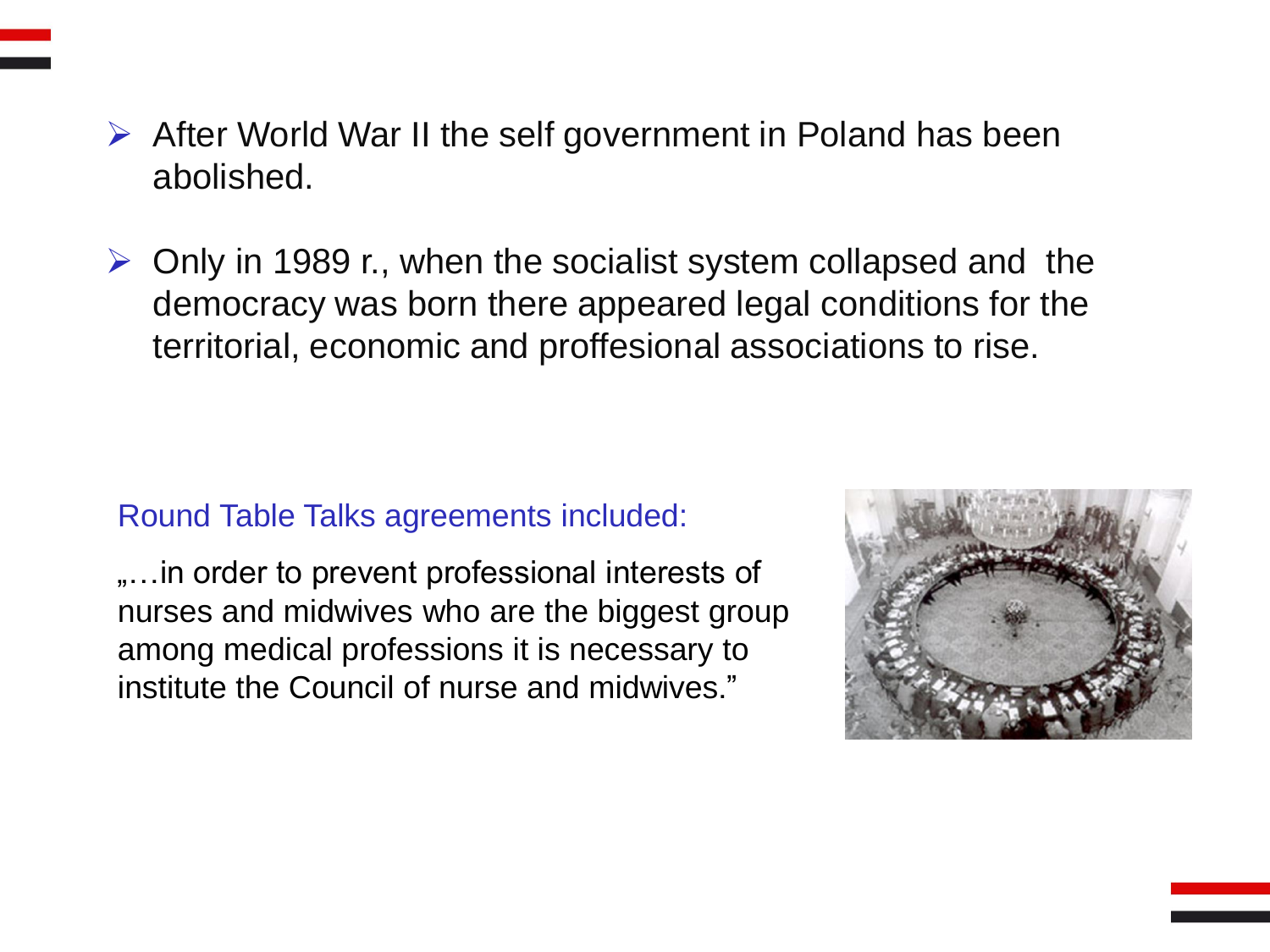According to the Constitution, the professional self-government has two major tasks:

- $\triangleright$  to represent people who exercise the profession of public trust,
- $\triangleright$  to oversee the due practise of the profession within the boundaries of public interest and for its protection.

The self-government dedicated to both nurses and midwives was established for the first time on 19th April 1991 with The Act on Professional Self-Government of Nurses and Midwives amended in 2011.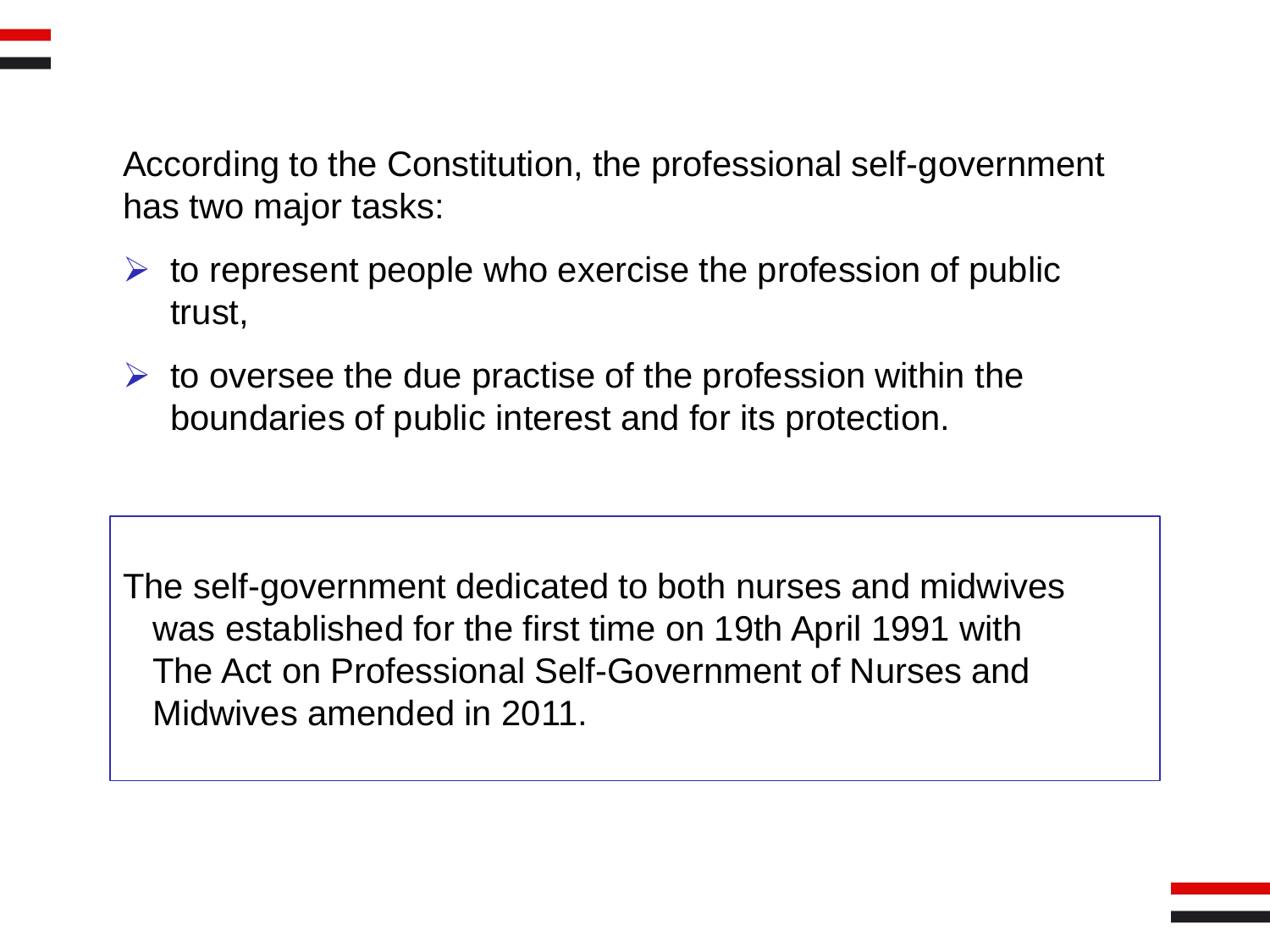$\triangleright$  Nowadays the self-government of nurses and midwives brings together the biggest medical professional group in Republic of Poland. It has almost 300.000 members.

- ➢ Nurses' and midwives' membership to the self-government is obligatory.
- $\triangleright$  The members of the self-government include those nurses who hold a licence to practice the profession and are registered as members of a regional chamber of nurses and midwives.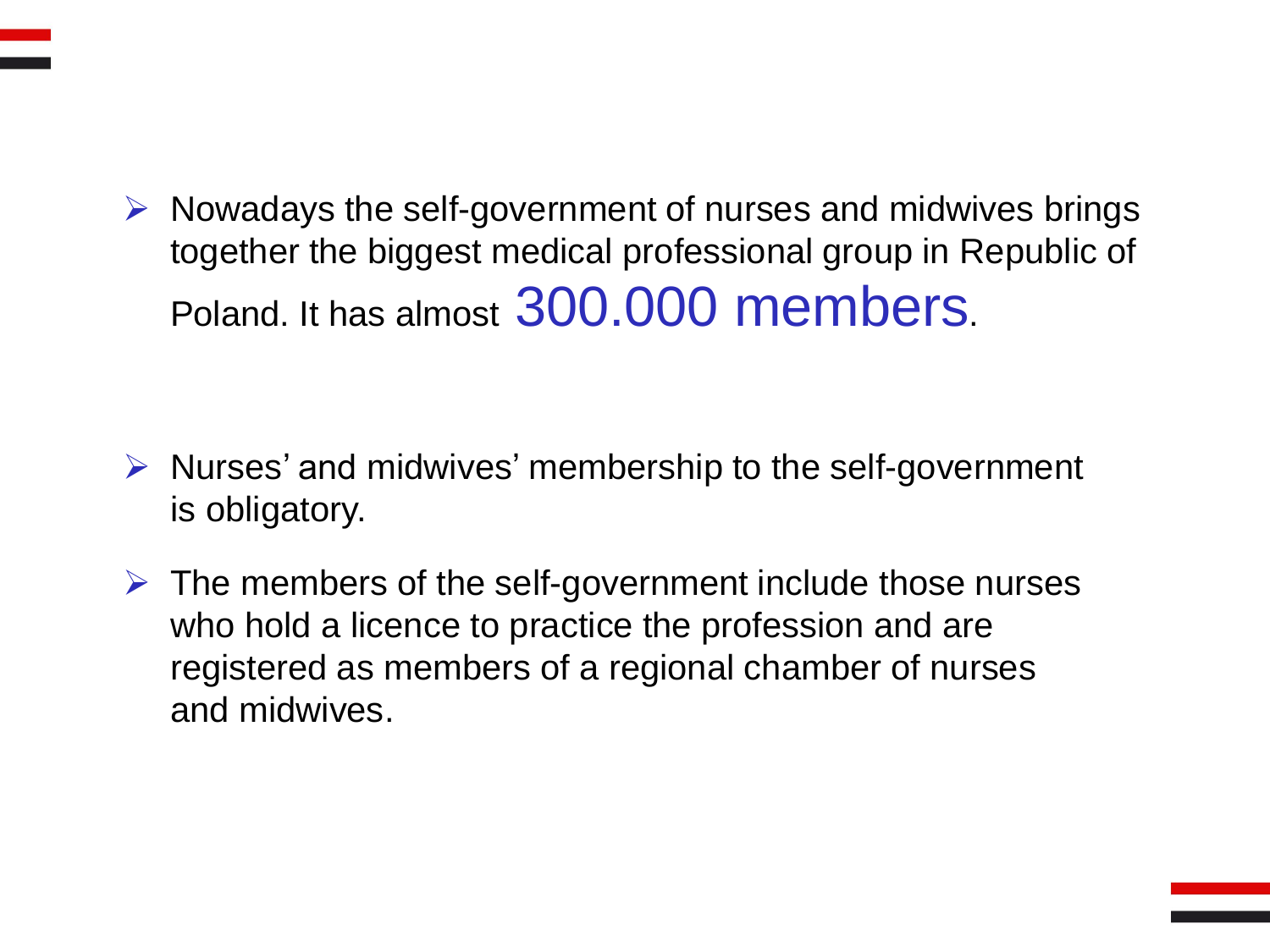#### **The self-government tasks include:**

- $\triangleright$  custody and supervision over the proper and conscientous practise of the profession,
- $\triangleright$  establishing principles of professional ethics,
- ➢ establishing professional standards and the standards of professional qualifications,
- $\triangleright$  protecting the professional dignity,
- $\triangleright$  establishing the directions of development of nursing,
- $\triangleright$  representing and protecting the profession,
- $\triangleright$  taking a stance in all matters concerning public health, state health policy and organisation of healthcare e.g. by expressing opinions about draft legislations.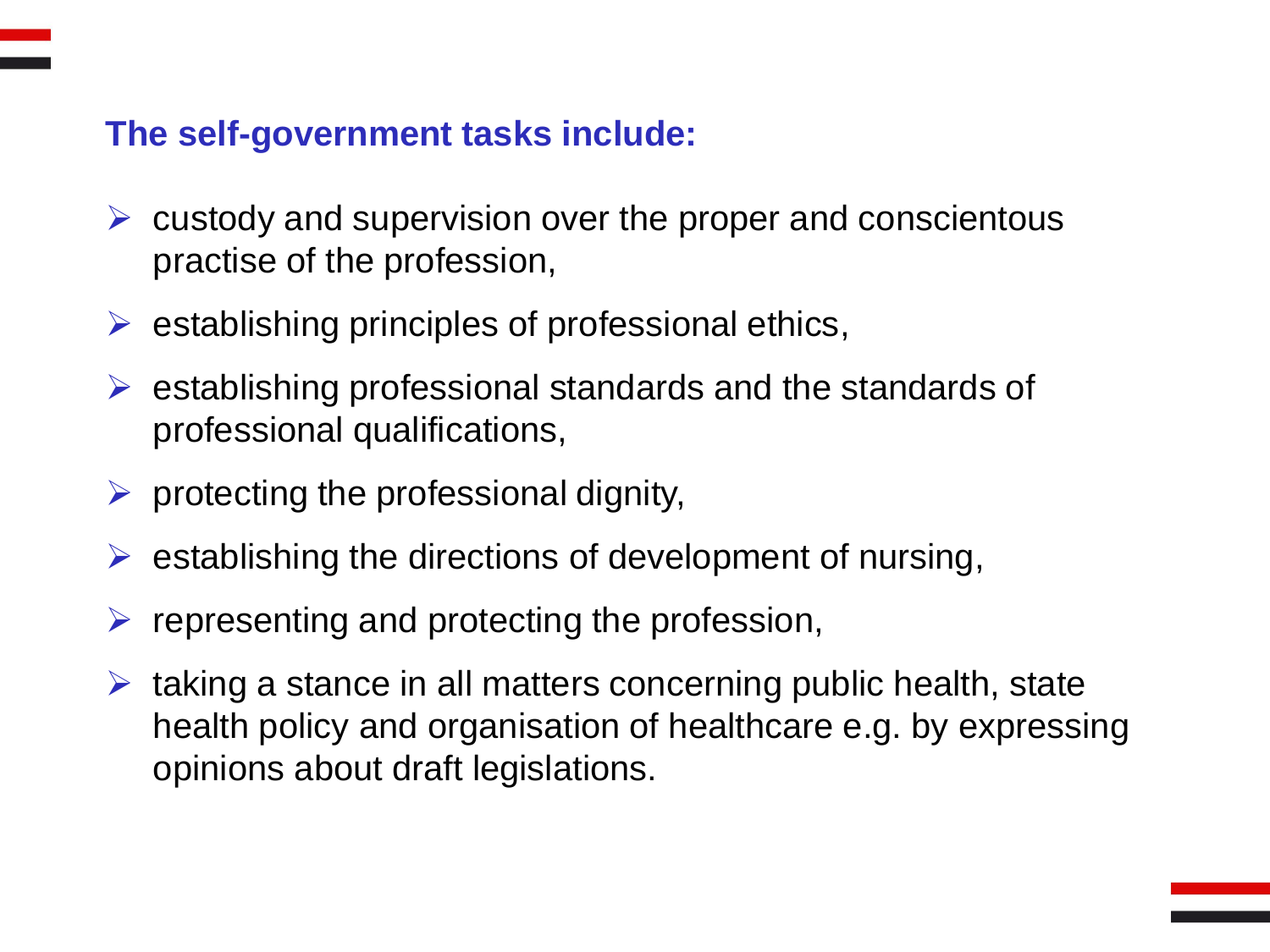#### **The self-government performs its tasks by:**

- $\triangleright$  delivering professional licences,
- $\triangleright$  conducting proceedings concerning long breaks from practising profession,
- $\triangleright$  keeping registers of nurses and midwives,
- $\triangleright$  expressing opinions in matters of work and salary conditions,
- $\triangleright$  delivering opinions and requests concerning professional education and its program,
- $\triangleright$  conducting postgraduate education,
- $\triangleright$  adjudicating matters concerning professional liability,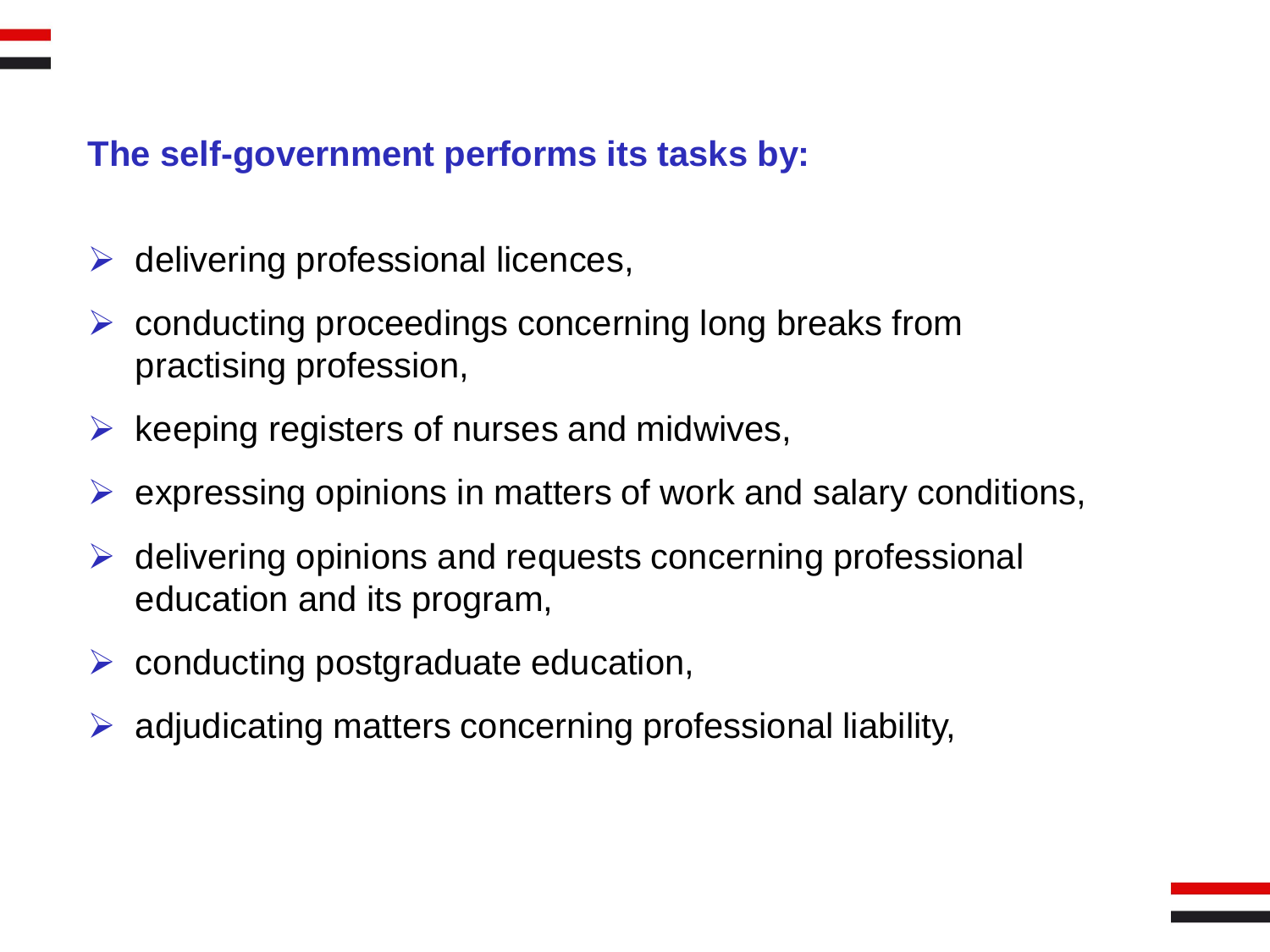#### **The self-government performs its tasks by:**

- $\triangleright$  conducting and participation of the representatives in the contest's board for senior positions in nursing,
- $\triangleright$  delivering opinions about the normative acts concerning healthcare and rules which the healthcare are organised,
- $\triangleright$  cooperating with other public institutions,
- $\triangleright$  organising and conducting self-help organisations,
- $\triangleright$  recognising qualifications of nurses and midwives who are citizens of the Member States of the EU who intend to practise their profession in the territory of the Republic of Poland,
- ➢ providing information concerning recognising foreigners' professional qualifications; legal conditions of the healthcare system, ethics, social insurance.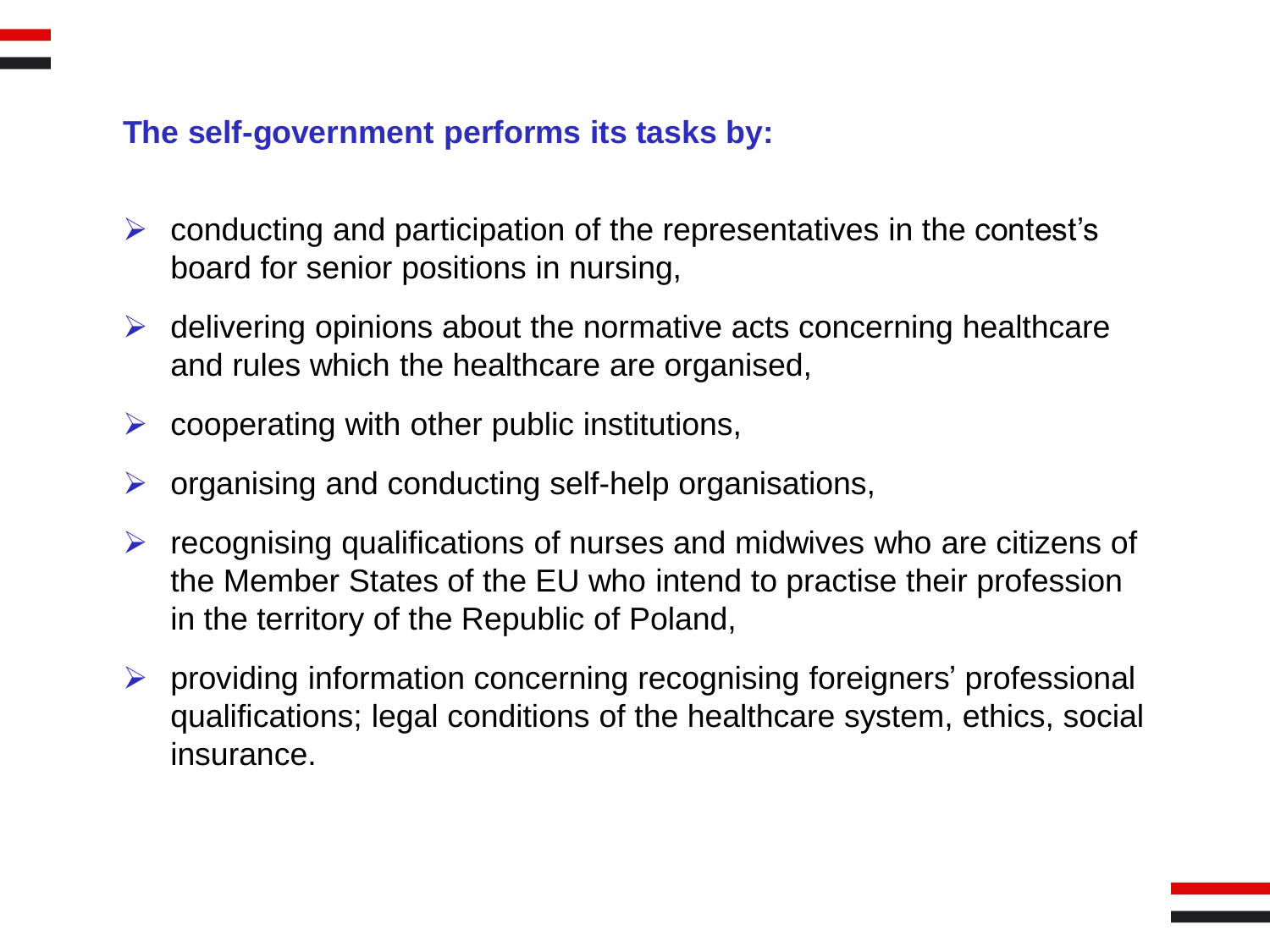From the practical perspective, matters concerning the professional licences and conducting proceedings which restrict the practices of the profession are the most important tasks which the self government performs.



**For nurses who are going to practice the profession the most important thing is being registered and getting the licence from the regional self-government.**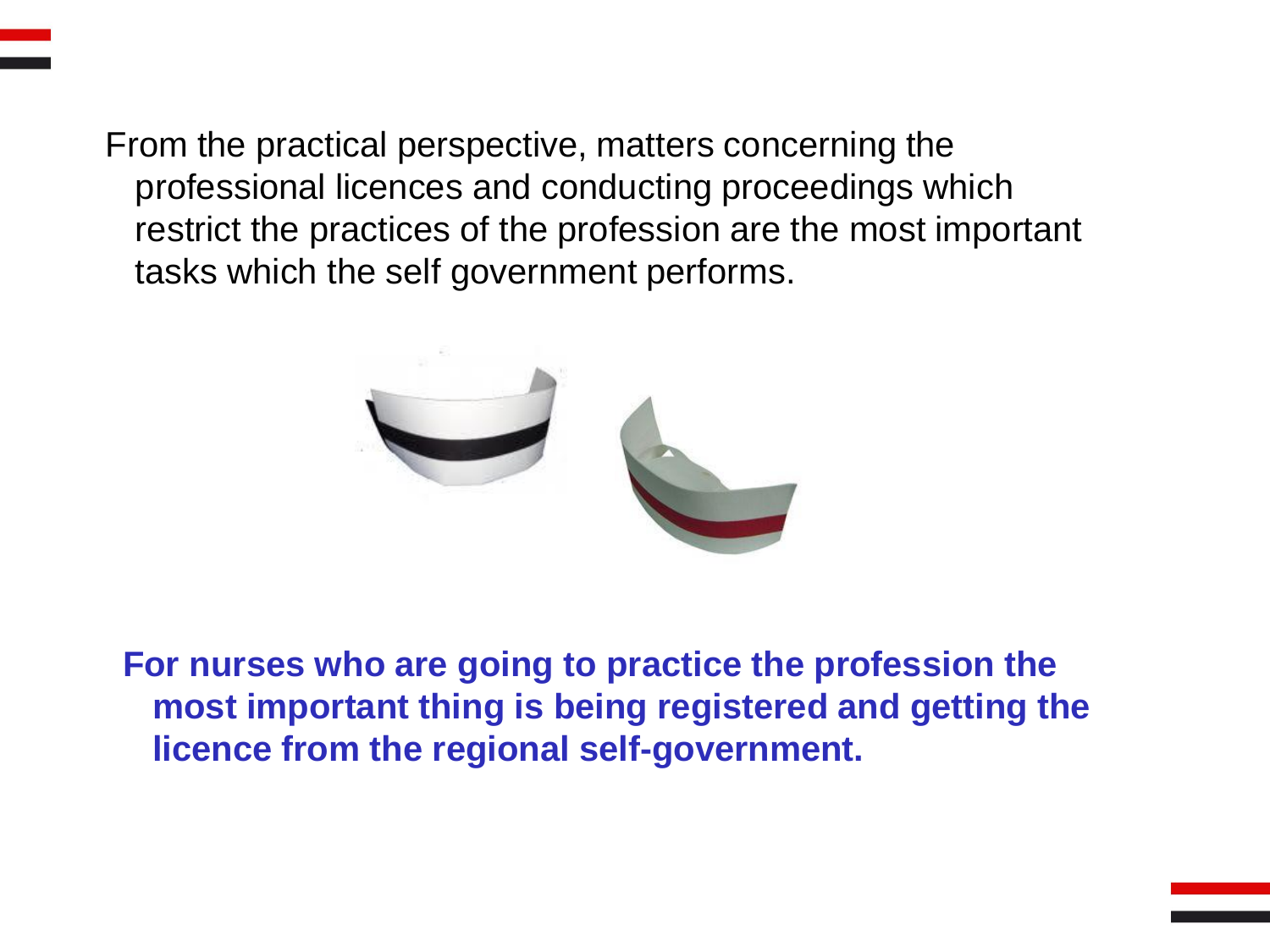Nurses and midwives self-government's members are liable for violating professional ethic rules or other regulations concerning practicing the profession – it is a professional misconduct.

### The proceeding include:

- $\triangleright$  examinations,
- $\triangleright$  investigation procedurę,
- $\triangleright$  proceedings before the Court of nurses and midwives,
- $\triangleright$  enforcement proceeding.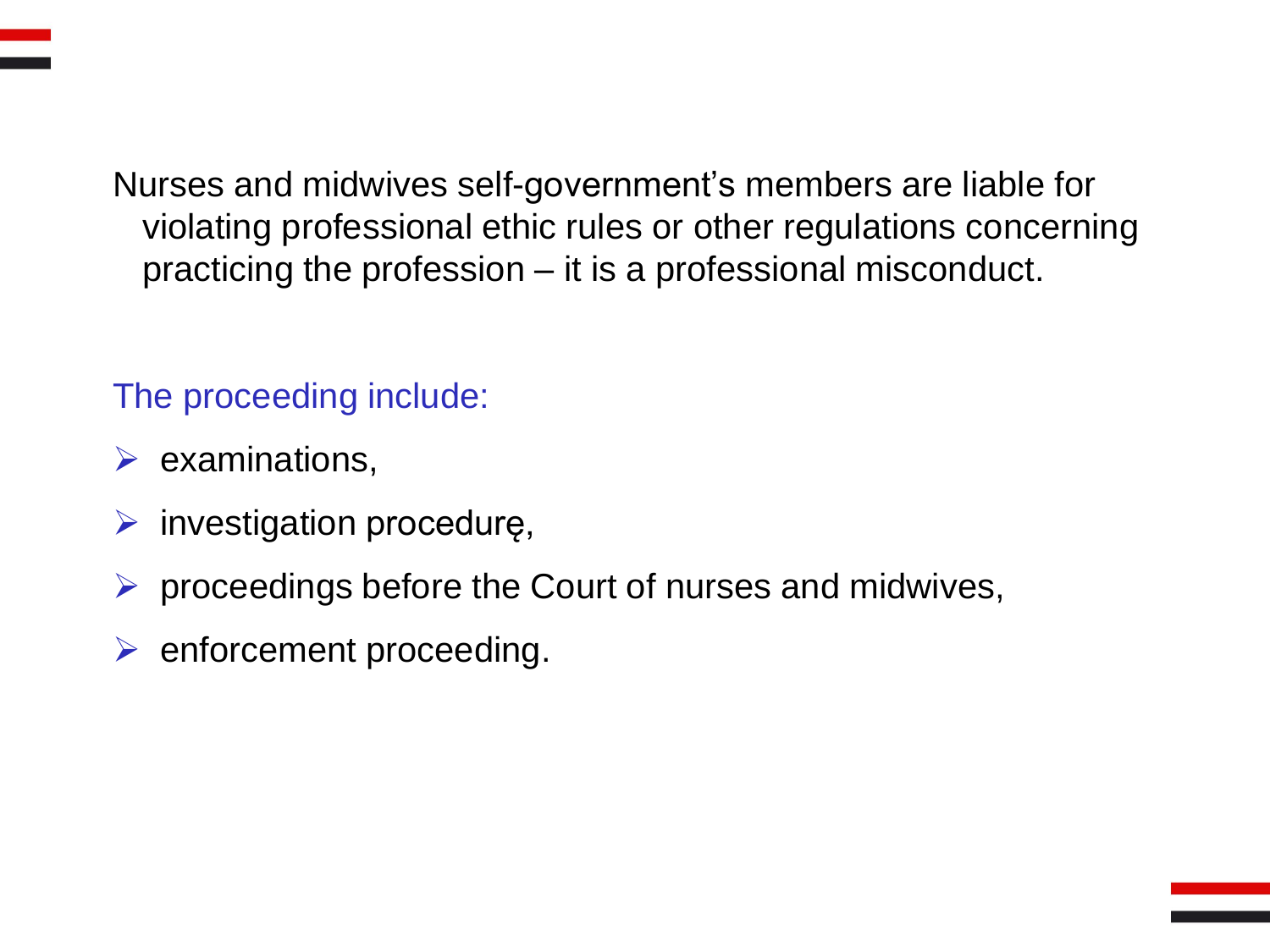# **Conclusion**

Characteristic for a self-government are the following facts:

- $\triangleright$  membership is obligatory,
- $\triangleright$  self-governments are independent ant its functioning rules are established in the Act,
- $\triangleright$  self-governments play a significant role in granting the right to practise the profession.